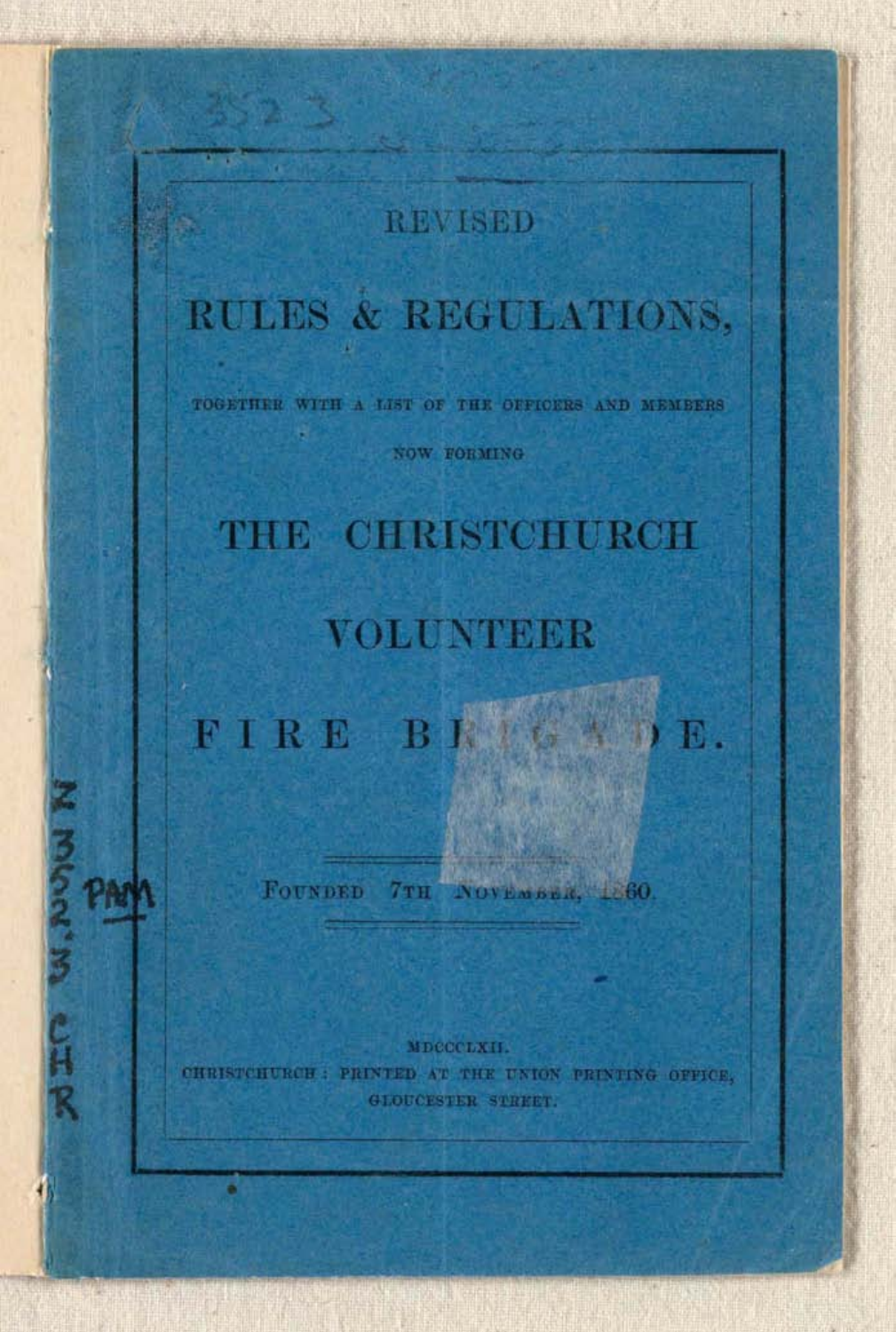# 352.3 PAM 48038

 $\overline{\mathbf{z}}$ 

REFERENCE ONLY THIS BOOK MAY NOT **DE BORROWED.** 

### **REVISED**

88081

 $\label{eq:2.1} \mathcal{L}_{\mathcal{A}} = \mathcal{L}_{\mathcal{A}} \mathcal{L}_{\mathcal{A}} + \mathcal{L}_{\mathcal{A}} \mathcal{L}_{\mathcal{A}}$ 

**IS THE REAL** 

Paul Torris Links

## RULES & REGULATIONS,

TOGETHER WITH A LIST OF THE OFFICERS AND MEMBERS

NOW FORMING

THE CHRISTCHURCH

VOLUNTEER

FIRE BRIGADE.

FOUNDED 7TH NOVEMBER, 1860.

MDCCCLXII. CHRISTCHURCH: PRINTED AT THE UNION PRINTING OFFICE, GLOUCESTER STREET.

REFERENCE DEPT. **CANTERBURY PUBLIC** LIBRARY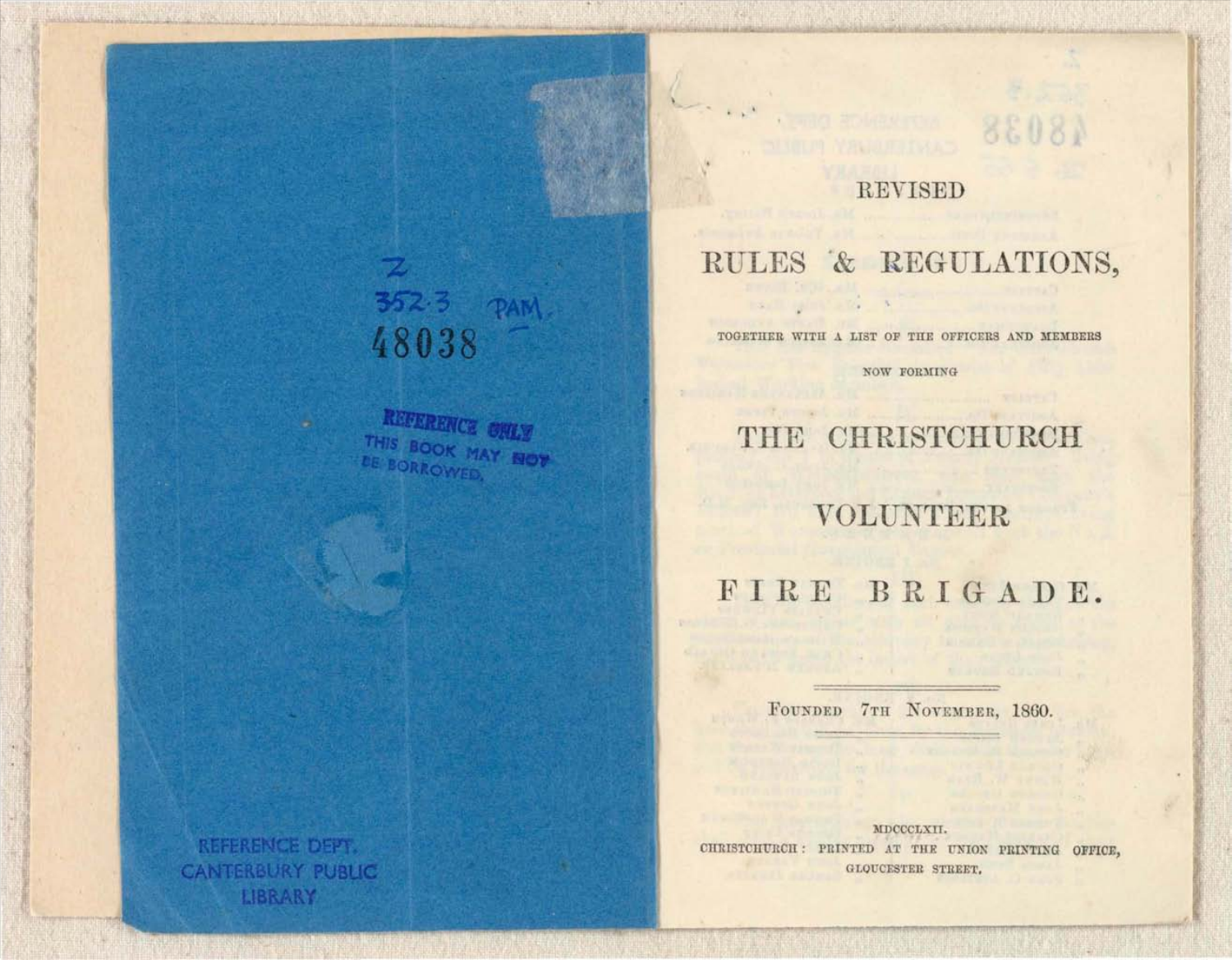### 352.3 48038 REFERENCE DEPT.  $26.5.55$ LIBRARY

#### OFFICERS.

SUPERINTENDENT................... MR. JOSEPH BAILEY. ASSISTANT DITTO .................. MR. THOMAS ANDERSON.

#### No. 1 ENGINE.

| CAPTAIN MR. WM. BLYTH             |  |
|-----------------------------------|--|
| ASSISTANT DO.  MR. JOHN HART      |  |
| BRANCHMAN  MR. DAVID ANDERSON     |  |
| ASSISTANT DO  MR. JOSEPH SUCKLING |  |

#### No. 2 ENGINE.

| CAPTAIN  MR. ALEXANDER HAMILTON       |  |
|---------------------------------------|--|
| ASSISTANT DO MR. JOSEPH PIPER         |  |
| BRANCHMAN MR. JOHN COR                |  |
| ASSISTANT DO  MR. WILLIAM E. SAMUELS. |  |
| TREASURER  MR. JOHN C. ANGUS          |  |
| SECRETARY  MR. JOHN JOHNSTON          |  |

SURGEON TO THE BRIGADE... J. S. TURNBULL, EsQ., M.D.

#### MEMBERS.

#### No. 1 ENGINE.

| MR. GEORGE INNES |  |
|------------------|--|
|------------------|--|

- **THOMAS STOKES**
- **EDWARD SCOTT GRORGE WINSCOL**
- WILLIAM HARRIS
- **JOHN LUCAS**
- 
- EDWARD BROKER

#### No. 2 ENGINE.

| IR. JAMES REEVES |  |  |  |
|------------------|--|--|--|
|------------------|--|--|--|

- **ANDREW RIGGS**  $\ddot{\phantom{1}}$ GEORGE H. MERSON
- **GEORGE LUMMIS**
- HENRY W. READ
- **GEORGE GROVES**
- JOHN MARSHALL
- THOMAS WILSON
- CHARLES HALLUM
- **JOHN MILNER**
- **JAMES BUSH**  $\overline{\phantom{a}}$
- JOHN C. ATKINSON
- MR. THOMAS BEKIN
	- **CHARLES GREEN CHARLES FLOWERS**
	- CHRISTOPHR. G. HODGSON
	- WILLIAM HARRINGTON
	- CHAS. EDWARD OSWALD
	- ANDREW M'FARLANE.  $\ddot{\phantom{0}}$

- MR. CHARLES F. WORTH
	- **JESSE HOLDROID**
	- THOMAS WATSON
	- DAVID BARTRUM
	- JOHN RUTLAND THOMAS HAMILTON
	- JOHN GORDON
	- $\overline{\mathbf{1}}$ THOMAS WADSWORTH
	- $52$ **GEORGE CLIFF**
	- **JAMES GOSS**
	- JOHN VARYER  $\overline{1}$
	- SAMUEL JENKINS.

### RULES, ETC.

#### T.

That this Brigade be called "The Christchurch Volunteer Fire Brigade," to consist of Fifty Ablebodied Working Members.

#### TT.

That these members be divided into Two Companies: No. 1 to consist of Twenty Members, living south of Worcester-street, who shall work the No. 1, or Liverpool and London Insurance Company's Engine; No. 2, to consist of Thirty Members, living north of Worcester-street, who shall work the No. 2, or Provincial Government Engine.

#### III.

That the members of each company shall, on the alarm of fire, repair with all possible speed to the engine-house of the company to which they belong, there to be under the orders of their officers.

#### TV.

Upon the arrival of the engine at the fire, the hose shall be laid at once by the members present; and those laying the hose shall retain the hose keys, and be responsible for the same.

#### V.

That any member who cannot attend practice shall send a written apology to the Captain of their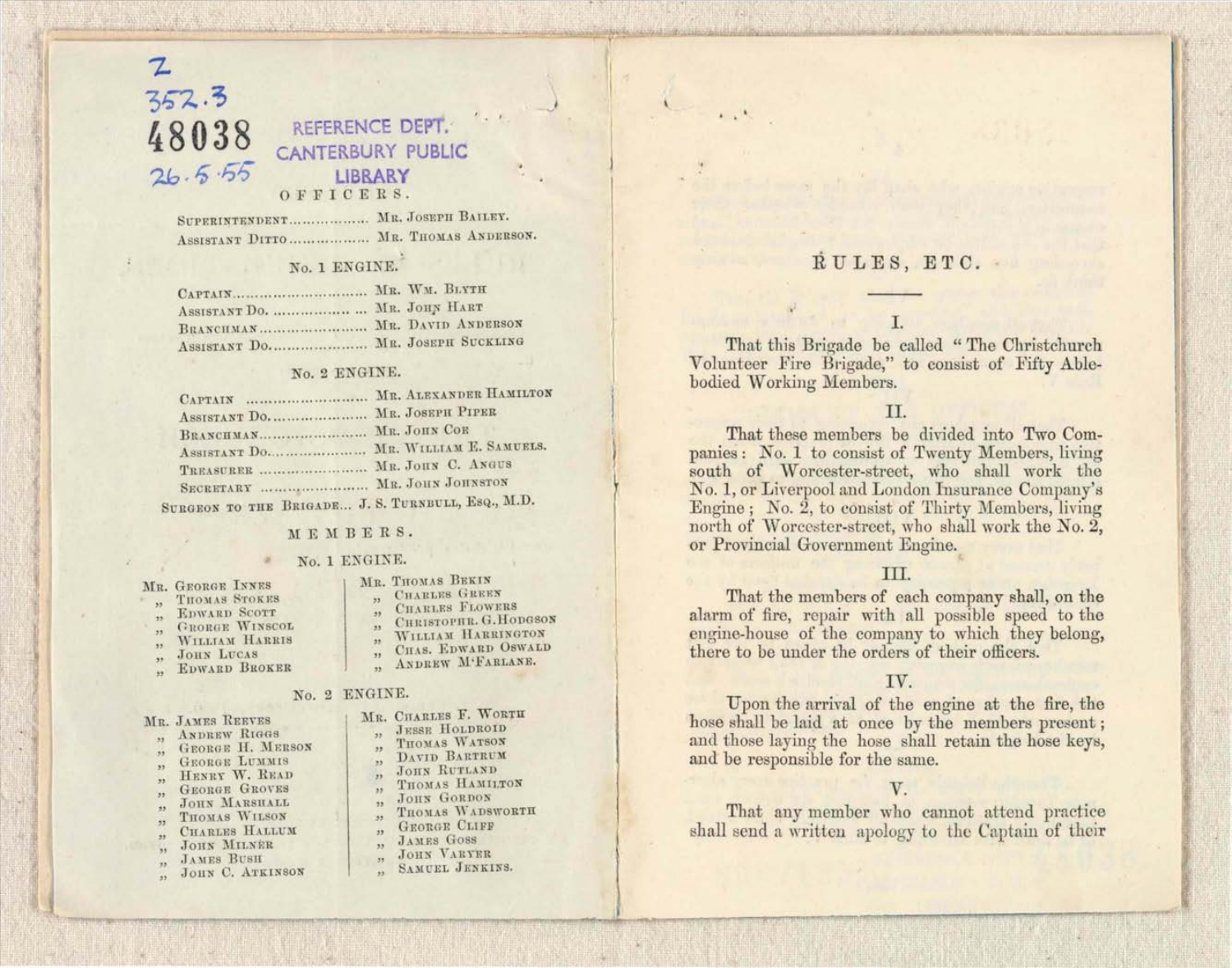respective engine, who shall lay the same before the committee, and they shall consider whether their excuse is a sufficient reason for their absence; and that the committee be empowered to impose fines not exceeding five shillings, or expel members, as they think fit.

4

#### VI.

That all members refusing to do duty, as commanded by the officer in charge, shall be examined before the committee, and dealt with according to Rule V.

#### VII.

That all members not returning to their respective engine-houses after a fire or practice, when the roll is called, previous to disbanding, shall be considered absent, and dealt with according to Rule V.

#### VIII.

That every member shall appear clean and properly dres ed at parade (wearing the uniform of the Brigade), under a penalty to be decided upon by the committee.

#### IX.

That the post of honour be given to the first member of each company arriving at their respective engine-houses, for which he shall receive a mark; and the first member of each company, numbering three such marks, shall be entitled to a medal, to be given by the Brigade.

### X.

That the Brigade meet for practice every alternate Tuesday evening, at half-past six o'clock, until thoroughly efficient, when all members must attend, or be dealt with according to Rule V.

 $. 14$ 

That any member shall be eligible for election to any office in the Brigade, to serve for a period of twelve months, and each company shall elect their own officers.

#### XII.

That the Brigade shall be under the orders of the Superintendent or his assistant, and that each \ company shall have a Captain, Assistant Captain, Branchman, and Assistant Branchman.

#### XIII.

#### DUTIES OF THE OFFICERS.

#### SUPERINTENDENT.

That the Superintendent, on the alarm of fire, shall at once proceed to it, and remain till he thinks it safe to leave, haying, however, the power to leave two or more of the Brigade in charge of the ruins, to prevent further outbreak.

#### XIV.

#### ASSISTANT SUPERINTENDENT.

That his duties be the same as the Superintendent's, in his absence.

#### XV.

That, in the absence of the Superintendent, or his assistant, the superior officer present shall superintend the movements of the Brigade in their respective districts.

#### XVI.

#### CAPTAIN.

That the Captain, on the alarm of fire, shall at once proceed to the engine-house, and assist in taking the engine to the fire, and he shall have the charge of

8 **5 REFERE CE DEPT. <sup>q</sup>8038 CANTERBURY PUBL!** LIBRARY

5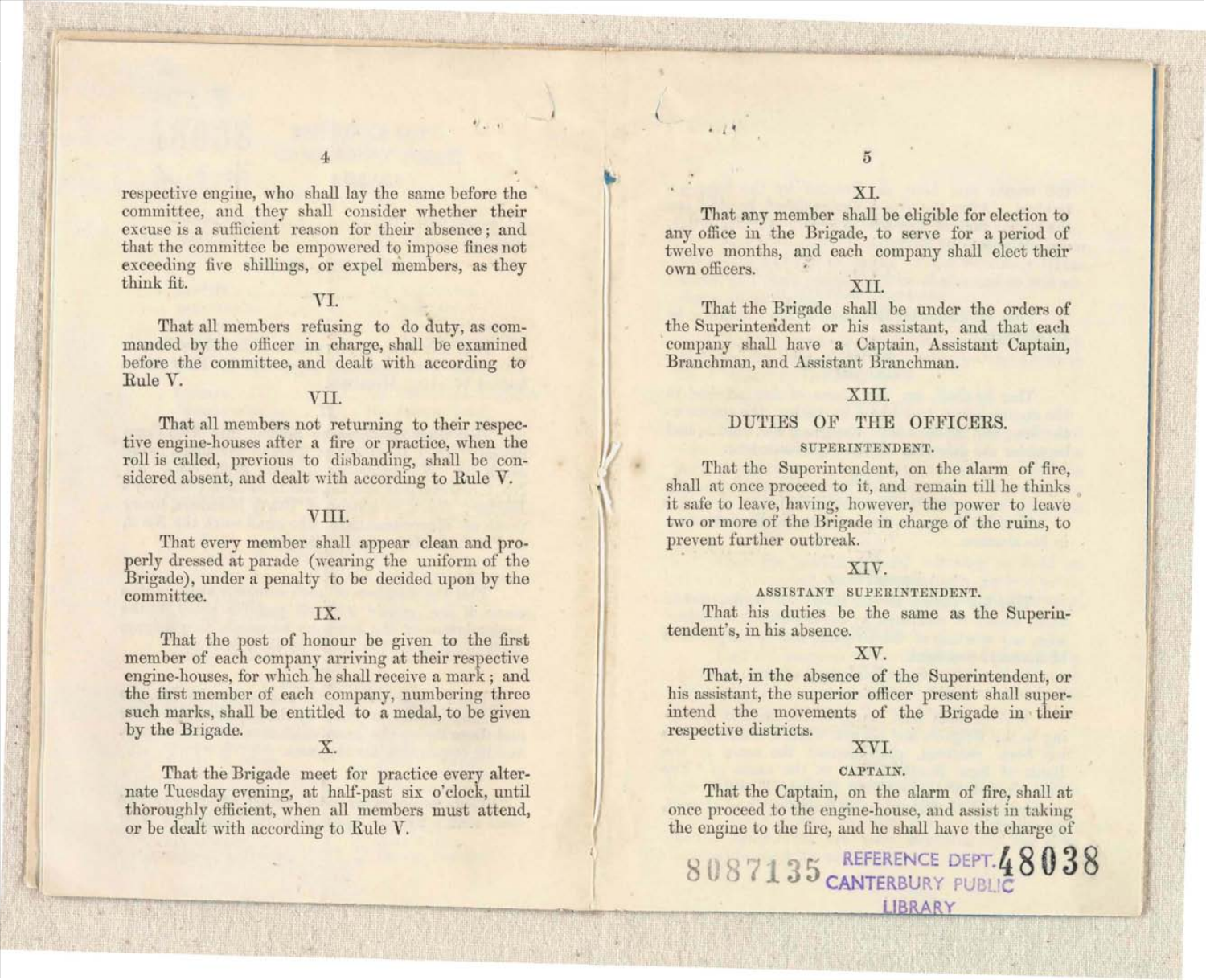$9.1 - 0.$ 

the engine and hose, as directed by the Superintendent. After the fire is extinguished, he shall see the engine housed, and left in proper working order, and shall also call the roll.

#### XVII.

#### ASSISTANT CAPTAIN.

That his duties be the same as the Captain's, in his absence.

#### XVIII.

#### BRANCHMAN.

That he shall, on the alarm of fire, proceed to the engine-house, and assist in taking the engine to the fire; and he shall take charge of the branch, and be under the direction of the Superintendent.

#### XIX.

#### ASSISTANT BRANCHMAN.

That his duties be the same as the Branchman's, in his absence.

#### XX.

#### SECRETARY.

That his duties be to keep the books, and to make known to members, by advertisement, or otherwise, any meeting of the Brigade, and to keep record of fires and practices.

#### XXI.

#### TREASURER.

That he shall take charge of the moneys belonging to the Brigade, and always, when a sufficient sum has been received, shall deposit the same in the Bank of New South Wales, in the name of "The Christchurch Volunteer Fire Brigade;" and all such moneys shall be drawn by the Secretary and himself, by order.

#### XXII.

That a Financial Committee be elected, to serve for twelve months, to consist of the Secretary, Treasurer, and three members, who shall examine and endorse all accounts.

#### XXIII.

That the accounts be audited every six months, and a report rendered by the Secretary: the Auditors to be chosen by the Brigade.

#### XXIV.

That any gentleman, after being proposed and seconded by members of the Brigade, on paying the sum of one guinea per annum in advance, shall be considered an honorary member of the Brigade: the fund so raised to be devoted to the general purposes of the Brigade.

#### XXV.

That the annual general meeting be held on the 7th November, and the quarterly general meetings on the first Tuesday in the months of February, May, and August.

#### XXVI.

That the business of the Brigade be managed by a committee (to report to a general meeting every six months), to consist of the Superintendent, the two Captains, the two Branchmen, Secretary, Treasurer, and seven members of the Brigade.

#### XXVII.

That any officer or member wishing to retire, shall give notice in writing to the Secretary to that effect, and a general meeting will be called (so soon as the resignation has been accepted by the committee) to elect his successor.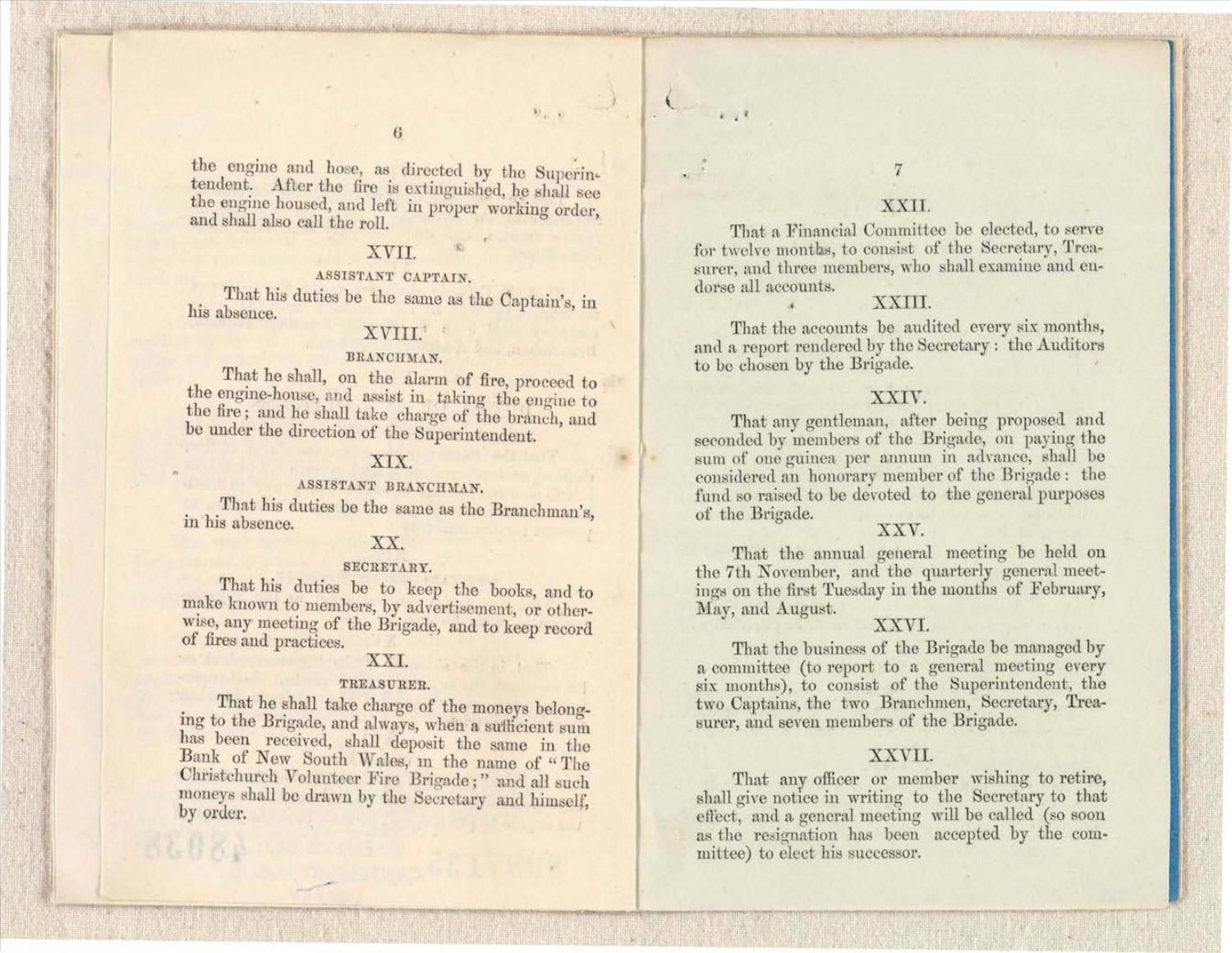### 8 XXVIII.

 $\overline{D}$  is  $\overline{D}$ 

That any gentleman wishing to become a member of the Brigade, shall be proposed and seconded at a general meeting, and jf a majority of votes are in his fayour, he shall be declared elected.

#### XXIX.

That the keys of No. 1 Engine-house shall be kept at the office of Cookson, Bowler, and Co., by by Mr. Thos. Anderson, Hereford-street, Mr. J. C. Angus, Cashel-street, and by the policeman on night duty. The keys of No. 2 Engine-house shall be kept by the man in charge of the engine, by Mr. Thos. Wilson, Colombo-street, and at the Police Station.

#### XXX.

That six runners be appointed, whose duty it shall be to arouse the members of the Brigade, on the alarm of fire, in their respective districts; then to proceed to the scene of the fire, and be under the orders of the officer in command.

Their services shall be rewarded by the payment of one shilling from each man they can find at home, on the alarm of fire, and they shall be provided with some distinctive mark or badge.

#### XXXI.

That none of the foregoing rules be altered or rescinded, unless by a majority of three-fourths of the members.

REFERENCE DEPT. **CANTERBURY PUBLIC LIBRARY** 

REFERENCE ONLY **THIS BOOK MAY NOT** 

**EE BORROWED.** Christellurch: Printed at the Union Office, Gloucester Street.